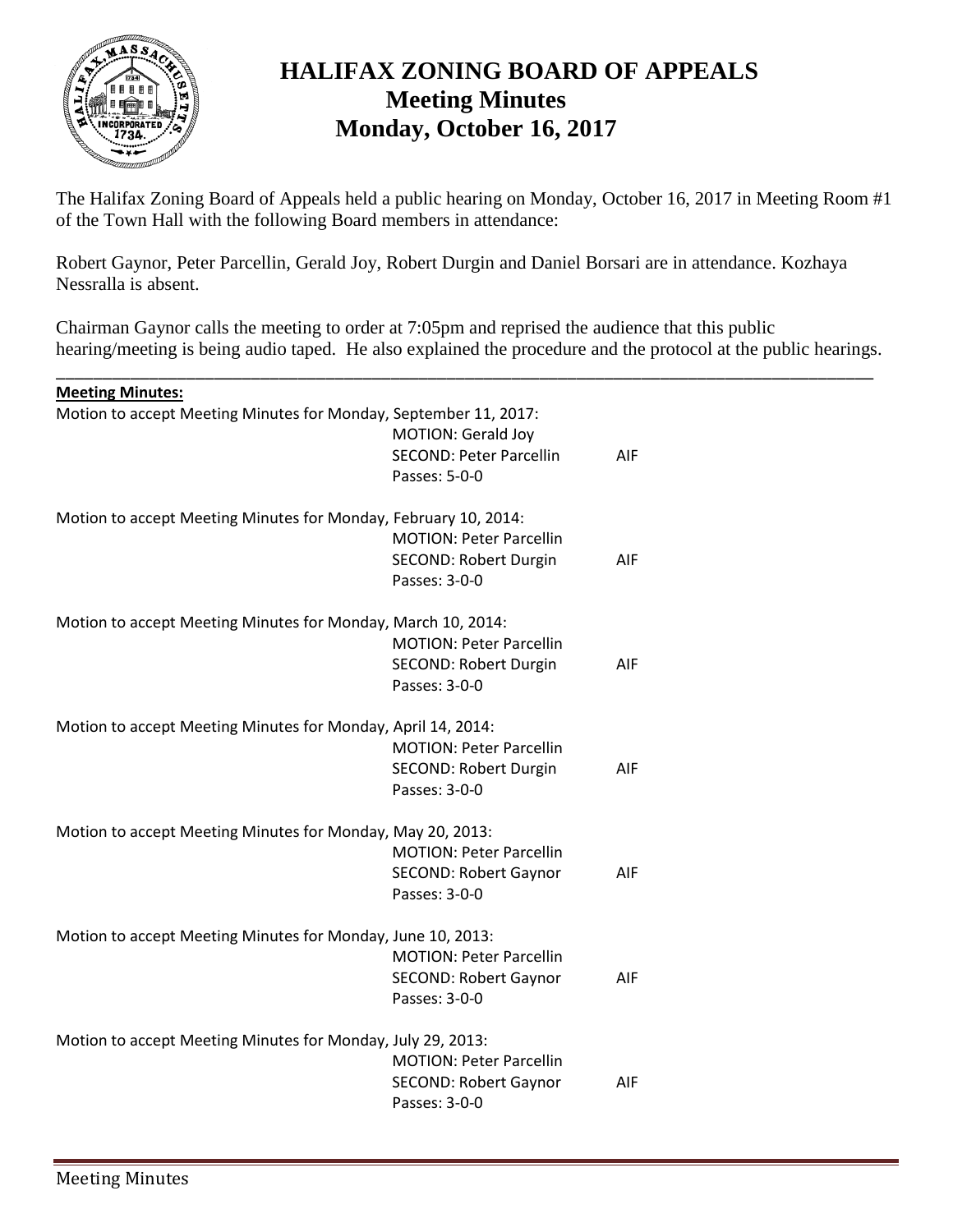# **Bills:**

The Board reviews and signs one bill for Plymouth-Halifax Express (ads for Petition #870 totaling \$80.00).

# **Correspondence/mail/notices:**

Chairman Gaynor and the Board review all mail items:

- Memo to Selectmen from ZBA 9/13/2017 Proposed Zoning Changes for Outdoor Events; Secretary Arlanna Snow confirms this memo was sent and the Selectman responded with a "Thank you" and nothing more.
- Charlie Seelig memo 9/14/2017 Form A Planning Board Approval for Map 63 Lot 6 314 Plymouth Street; Mr. Gaynor reads this memo into record. No response is required.
- Memo from Town Accountant 9/20/2017 Authorized Signatures; Each member of the Board signs the memo.

#### **Appointments: 7:05pm – Petition #461 – In-Law Apartment - David & Nancy Samia, 51 Pratt Street, Halifax, MA**

Motion to accept renewal for In-Law apartment at 51 Pratt Street, Halifax.

MOTION: Gerald Joy SECOND: Peter Parcellin AIF Passes: 5-0-0

# **7:10pm – Petition #870 – Variance for Addition - Bruce & Sarah Nobles, 55 Lingan Street, Halifax, MA**

Present: Bruce and Sarah Nobles

Mr. Gaynor reads the Public Hearing Notice into record.

Bruce Nobles presents petition. Mr. Nobles explains that they'd like to add a mudroom to their home as there is no place to take off boots and hang coats. The mudroom would be on the right side. They're not getting closer to Lingan Street but they're getting closer to  $6<sup>th</sup>$  Avenue. There are two frontages which, Mr. Gaynor points out, both the application and Public Hearing Notice don't explain what the Board is varying from. Mr. Gaynor feels the application needs an added correction, which is a change of conditions under *Section 167-11*, stating the requirement of a variance of a front setback on 6th Avenue from 50 feet to 19 feet (20 feet as it's common practice for the Building Inspector to allow for wiggle room), which is signed by the applicants. As both Bruce and Sarah are on the deed, they both sign the written correction.

The Nobles confirm that there will be pre-caste footings, the mudroom will be insulated, not heated, and there will be electricity. The deck on the side is there as a step up/landing which is required for any kind of new building. It will not be enclosed. The abutters have not expressed concern after being notified.

Mr. Gaynor attests to the fact that the mudroom addition is within the established character of the neighborhood and doesn't derogate from the intent of the Bylaw. The hardship is due to the topography of the land and the nonconforming size of the lot, as it limits the addition to where and how the Nobles build it.

Motion to waive on-site inspection for Petition #870:

MOTION: Robert Durgin SECOND: Gerald Joy AIF Passes: 5-0-0

The Board agrees that the correction to the application (notification in writing and signed by the applicants) can be accepted as presented and there is no need to re-advertise.

Motion to accept Petition #870 as presented, clarified and corrected:

MOTION: Peter Parcellin SECOND: Gerald Joy AIF Passes: 5-0-0 (Voice Vote: all Yes)